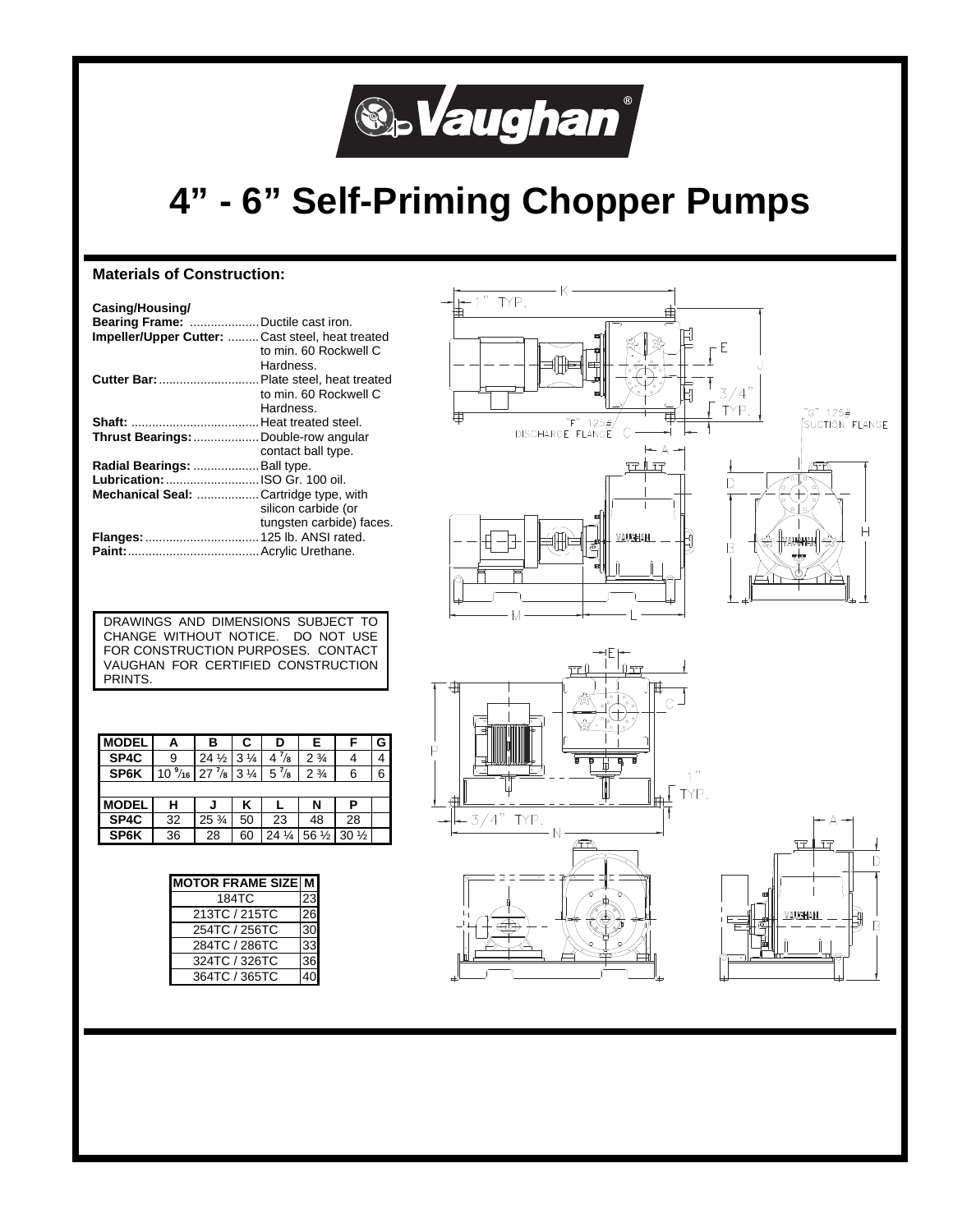### **SPECIFICATIONS – 4"-6" SELF-PRIMING CHOPPER PUMPS**

The self-priming chopper pump shall be a centrifugal pump specifically designed to pump waste solids at heavy consistencies without plugging or dewatering of the solids. Materials shall be chopped/macerated and conditioned by the pump as an integral part of the pumping action. The pump must have demonstrated the ability to chop through and pump high concentrations of solids such as plastics, heavy rags, grease and hair balls, wood, paper products and stringy materials without plugging, both in tests and field applications. Pump shall be manufactured by Vaughan Co., Inc.

### **DETAILS OF CONSTRUCTION**

- A. Housing: Shall include 125 lb. flanged inlet and discharge flanges, an oversized cleanout and mounting feet. The housing shall be ductile cast iron with all water passages to be smooth, and free of blowholes and imperfections for good flow characteristics.
- B. Casing and Back Pull-Out Plate: The pump casing shall be of volute design, spiraling outward to the 125 lb. flanged centerline discharge. Back pull-out design shall incorporate jacking bolts for accurate adjustment of impeller-to-cutter bar clearance, and shall allow removal of pump components without requiring disconnection of casing from inlet or discharge piping. Casing & backplate shall be ductile cast iron with all water passages to be smooth, and free of blowholes and imperfections for good flow characteristics. A pressure tap shall be included on or near the discharge flange. Backplate shall include a replaceable Rockwell C 60 steel cutter adjustable for 0.005-0.015" clearance to cut against the rotating impeller pumpout vanes for removing fiber and debris. Casing shall be a separate parts component of the housing.
- C. Impeller: Shall be semi-open type with pump out vanes to reduce seal area pressure. Chopping/maceration of materials shall be accomplished by the action of the cupped and sharpened leading edges of the impeller blades moving across the cutter bar at the intake openings, with a maximum set clearance between the impeller and cutter bar of 0.015-0.025" cold. Impeller shall be cast alloy steel heat treated to minimum Rockwell C 60 and dynamically balanced. The impeller shall be threaded to the shaft and shall have no axial adjustments and no set screws.
- D. Cutter Nose: Designed to cut stringy materials and prevent binding using two opposing cutter edges that cut against the inside of the cutter bar fingers. The cutter nose shall be cast steel heat treated to minimum Rockwell C 60.
- E. Cutter Bar: Shall be recessed into the pump bowl, and shall extend diametrically across entire pump suction opening. Cutter bar shall be alloy steel and heat treated to minimum 60 Rockwell C Hardness.
- F. Upper Cutter: Shall be threaded into the backplate behind the impeller, designed to cut against the pump-out vanes and the impeller hub, reducing and removing stringy materials from the mechanical seal area. Upper cutter shall be cast steel and heat treated to minimum 60 Rockwell C Hardness.
- G. Pump Shafting: Shall be heat treated alloy steel.
- H. Bearings: Shall be oil bath lubricated with ISO Gr. 100 turbine oil and site glass indication. Shaft thrust in both directions shall be taken up by a double-row angular contact ball bearing. A single-row radial bearing shall also be provided. B10 bearing life shall be minimum 100,000 hours.
- I. Back Pull-Out Bearing Housing: Shall be ductile cast iron, and machined with piloted bearing fits for concentricity of all components. Back pull-out design shall incorporate jacking bolts for accurate adjustment of impeller-to-cutter bar clearance, and shall allow removal of pump components without requiring disconnection of housing from inlet or discharge piping. Viton® double lip seals riding on a stainless steel shaft sleeve shall provide sealing at the drive end of the bearing housing.
- Mechanical Seal: Mechanical seal shall be cartridge type with silicon carbide (or tungsten carbide) faces. Seal shall be positively driven by set screws. Elastomers shall be Viton. This cartridge seal shall be a preassembled, and pre-tested so that no seal settings or adjustments are required from the installer. Any springs used to push the seal faces together must be shielded from the fluid to be pumped. The cartridge shall also include a 17-4PH, heat-treated seal sleeve and a CF8M stainless steal seal gland.
- K. Shaft Coupling: Bearing housing and motor stool design is to provide accurate, self-aligning mounting for a C-flanged electric motor. Pump and motor coupling shall be T.B. Woods Sureflex elastomeric type.
- L. Optional Belt Drive: Adjustable brackets shall be used to support a side-mounted motor. Sheaves and belts shall be properly sized for horsepower ratings, and all guards are to be supplied with the belt drive system.
- M. Stainless Steel Nameplates: Shall be attached to the pump and drive motor giving the manufacturer's model and serial number, rated capacity, head, speed and all pertinent data.
- N. Motor Requirements: Drive motor shall be \_\_\_\_ HP, \_\_\_\_\_\_ RPM, \_\_\_\_\_ volts, \_\_ phase, \_\_\_\_ hertz, \_\_\_\_\_ service factor, C-flange mounted, \_\_\_\_\_\_\_\_\_\_\_\_\_\_\_\_\_\_\_\_\_\_\_\_\_\_\_\_\_\_\_\_\_\_\_\_\_\_\_\_\_\_\_\_\_ enclosure.
	- The motor shall be sized for non-overloading conditions.
- O. Degreased and coated with an acrylic urethane (except motor).
- P. OPTIONAL ADDER Surface Preparation: SSPC-SP5 commercial sandblast, primed with 3 MDFT zinc-filled primer and finish coated with 3 MDFT epoxy (except Motor).

Spec V384 (10/2010)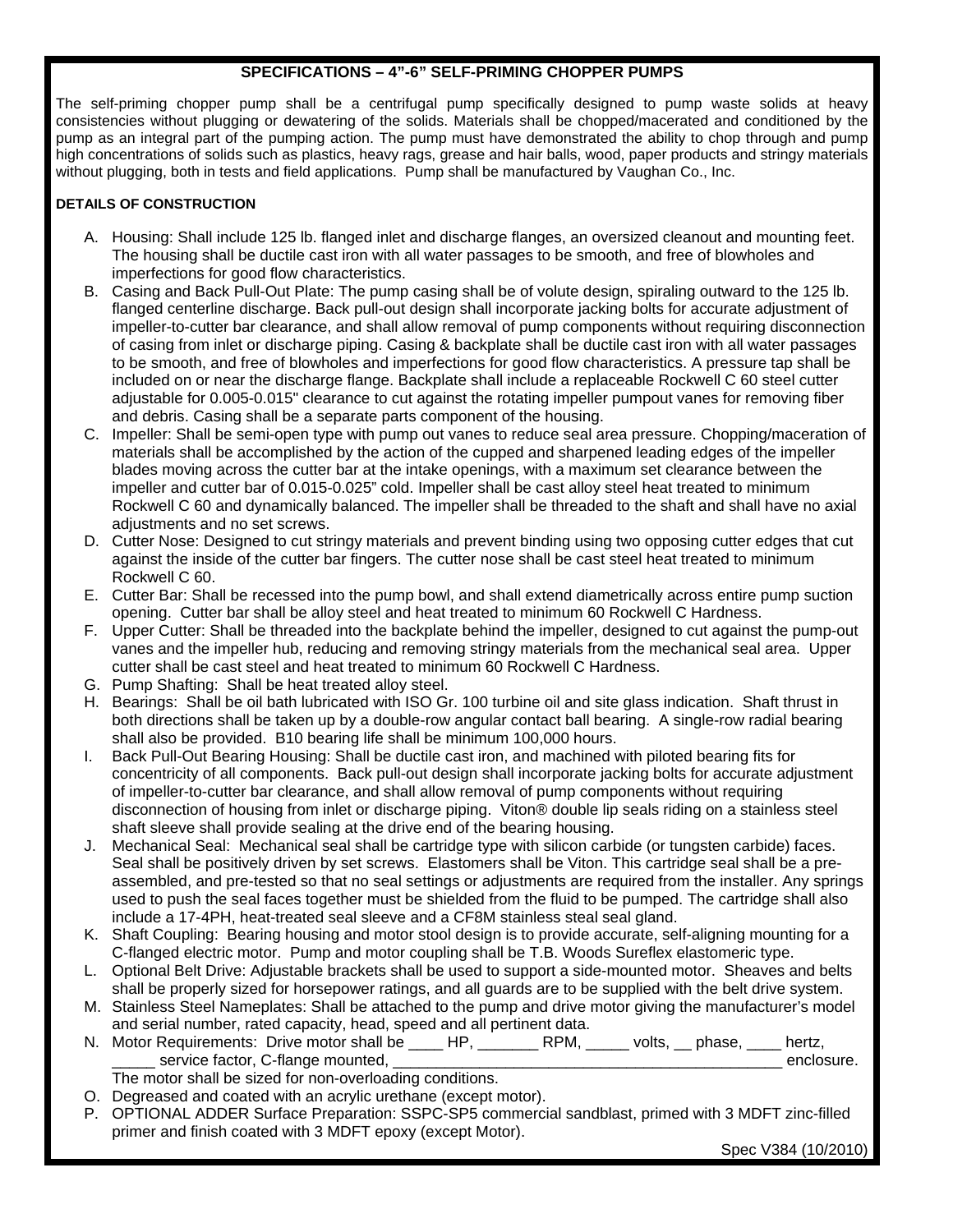

# **8" - 10" Self-Priming Chopper Pumps**

#### "F" ANSI 125# FF<br>DISCHARGE FLANGE **Materials of Construction:**   $\bar{Y}P$ 6X 07/8" HOLES **Casing/Housing/ Bearing Frame:** ................. Ductile cast iron **Impeller/Upper Cutter:** ...... Cast steel, heat treated to minimum 60 Rockwell C **Hardness Cutter Bar:**.......................... Plate steel, heat treated to minimum 60 Rockwell C **Hardness** ANSI 150# FF SUCTION FLANGE **TYP Shaft:** .................................. Heat treated steel. **Thrust Bearings:**................ Double-row angular contact ball **Radial Bearings:** ................ Spherical roller **Lubrication:**........................ ISO Gr. 100 oil. **Mechanical Seal:** ............... Cartridge type, with silicon carbide or tungsten carbide faces. **Flanges:**.............................. 125 lb. discharge, 150lb. suction, ANSI rated. **Paint:**................................... Acrylic Urethane. DRAWINGS AND DIMENSIONS SUBJECT TO CHANGE WITHOUT NOTICE. DO NOT USE FOR CONSTRUCTION PURPOSES. CONTACT 6X ø7/8" HOLES VAUGHAN FOR CERTIFIED CONSTRUCTION **TYP** PRINTS. ALL DIMENSIONS ARE IN INCHES UNLESS OTHERWISE NOTED. **DIRECT DRIVE MODEL A B C D E F G SP8N** 35 ¼ 33 ¼ 24 ¾ 18 <sup>1</sup>/<sub>8</sub><br>**SP10R** 35 ¼ 33 ¼ 24 ¾ 16 ¼  $\begin{array}{|c|c|c|c|c|}\n \hline\n 3 & 10 & 12\n \end{array}$ **35 ¼ 33 ¼ 24 ¾ 16 ¼ 3 10 12**  $\overline{r}$  ANSI 125# FF DISCHARGE FLANGE **MODEL H K K L M Q R SP8N**  $38\frac{3}{16}$ */***16** 96 92 118 ¾ 46 36 G" ANSI 150# FF'<br>SUCTION FLANGE **SP10R** 38  $\frac{3}{16}$ */***16** 96 92 118 ¾ 46 36 **BELT DRIVE MODEL A B D E F G J SP8NB** 35 1/4 33 1/4 18 <sup>1</sup>/<sub>8</sub> */***8** 3 8 10 54 **SP10RB** 35 ¼ 33 ¼ 16 ¼ 3 10 12 54 **MODEL N P S T U V**<br>**SP8NB** 77 % 52 40 24 % 84 80 **SP8NB** 77 1/4 52 40 24 1/4 84 80



**SP10RB** | 77  $\frac{1}{4}$  | 52 | 40 | 24  $\frac{1}{4}$  | 84 | 80

**Vaughan Co., Inc.**  364 Monte Elma Road Montesano, WA 98563 Phone: 360-249-4042, FAX: 360-249-6155 E-mail: info@chopperpumps.com

CURRENT U.S. PATENTS: Nos. 7,125,221, 5,460,482; 5,460,483; 5,456,580; 5,256,032; 5,076,757: 4,840,384; 4,842,479.

CURRENT FOREIGN PATENTS: Nos. 2 371 834; 2 188 138; 1,290,981; 276224; 0 774 045.